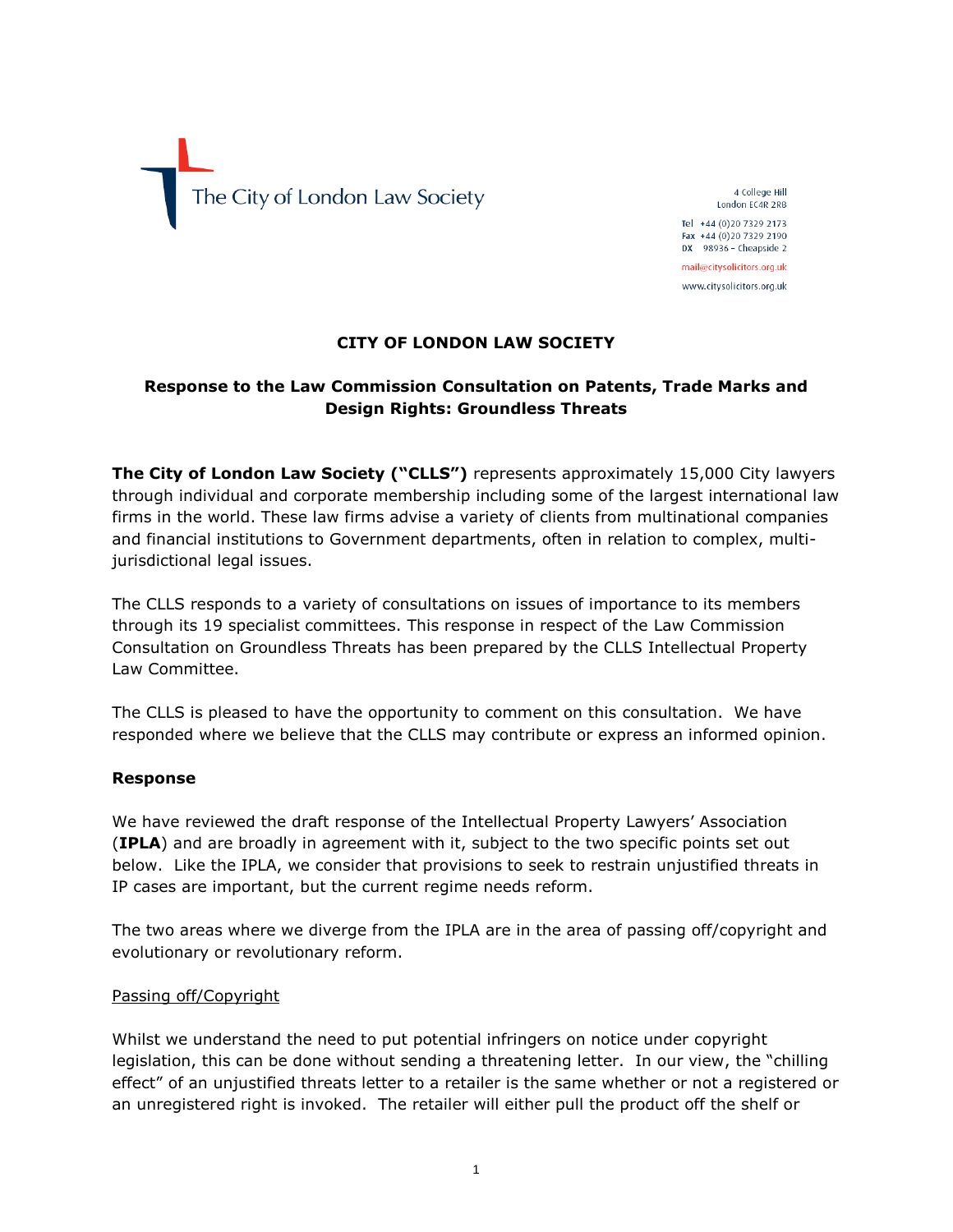demand wide indemnities from his supplier, both of which can damage suppliers (especially if they are SMEs).

For that reason, our view is that these IP rights should also be subject to unjustified threats provisions. In any event, it seems to us illogical that the UK unregistered design right has such provisions when copyright does not, given the close interaction between the two rights in cases such as footwear or jewellery. Similarly, passing off and trade mark rights often overlap. If passing off and copyright are to remain outside the provisions, then other unregistered rights should as well.

## Evolution/Revolution

Our view is that a "revolutionary" approach is to be preferred, along the lines of the Canadian tort of making false or misleading allegations, or a wider tort of unfair competition based on Article 10bis of the Paris Convention. The current law on unjustified threats is somewhat of a hotch-potch and a trap for the unwary. Even with reform, it will remain a complex legal area, which will catch out the unwary or ill advised in circumstances where no real damage may be done. Those who are well advised can still get around it.

In practice, a new tort such as that suggested will be easier to understand so far as the "lay" person is concerned and the courts are well able to decide the kinds of issues that will arise. Whilst there could be a short period of some uncertainty (although we do feel that most lawyers will know if something "wrong" has been done), this would be off-set by the longer term benefits of a tort that is easier to understand and less prone to "clever lawyering".

17 July 2013

#### © CITY OF LONDON LAW SOCIETY 2013

All rights reserved. This paper has been prepared as part of a consultation process. Its contents should not be taken as legal advice in relation to a particular situation or transaction.